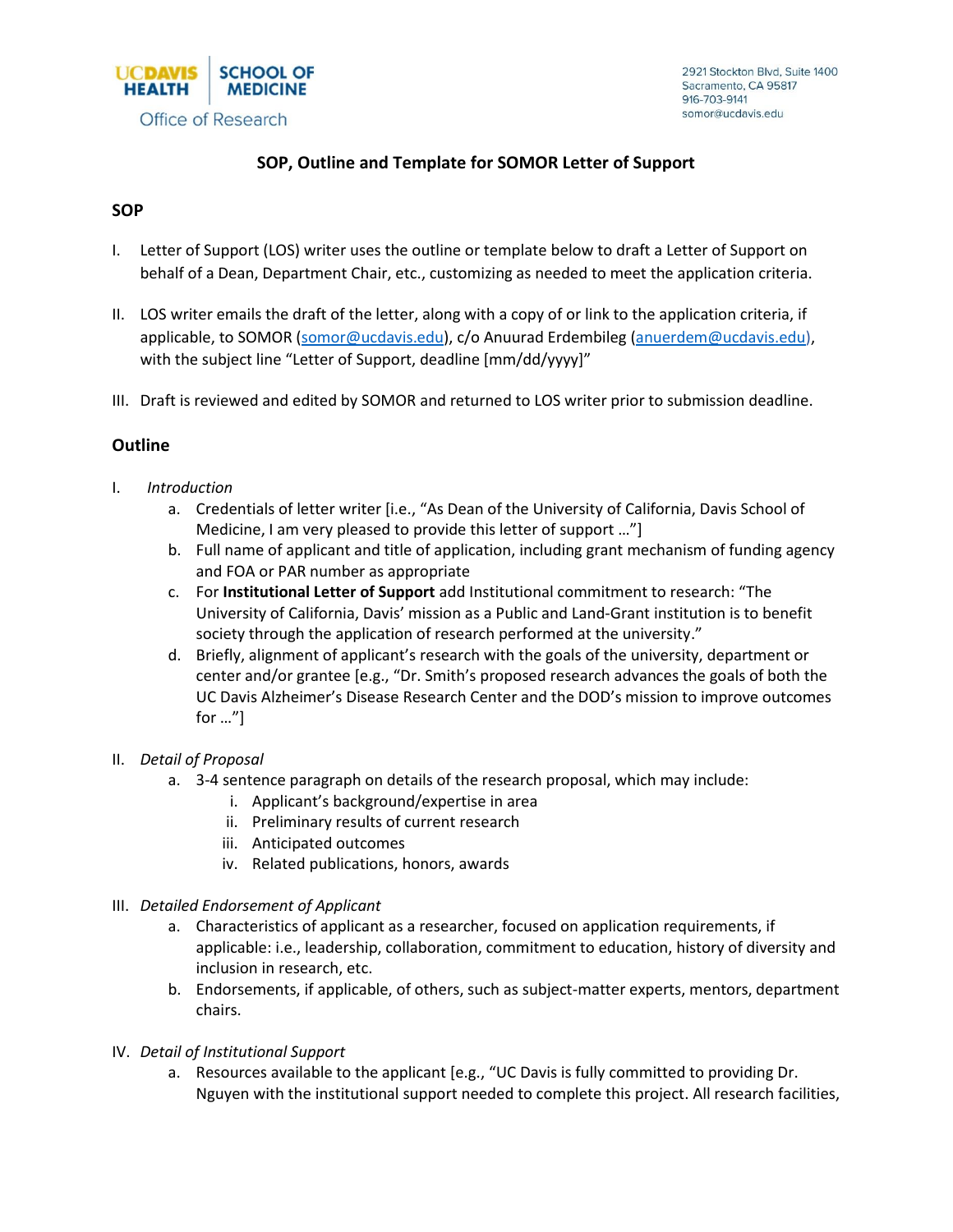

### Office of Research

2921 Stockton Blvd, Suite 1400 Sacramento, CA 95817 916-703-9141 somor@ucdavis.edu

resources and collaborators necessary for the accomplishment of the goals described in this application are available to him."

- i. Use specifics if available and relevant to application [i.e., "The UC Davis Alzheimer's Research Center is committed to providing space and staff support for Dr. Nguyen."]
- b. If applicable: time allotted to the applicant by the department/school/center for work on proposed project.
- c. If applicable: additional funding/financial support available to the applicant
- V. *Summary*
	- a. Summarize applicant's characteristics, proposal and support. [e.g., "With her leadership, creativity and laboratory skills, Dr. Gonzalez has demonstrated her ability to successfully complete the proposed research on x. On behalf of the UC Davis School of Medicine, I offer my unqualified support for her application and reaffirm our commitment to supporting her with the resources, time and seed funding necessary to achieve her goals."